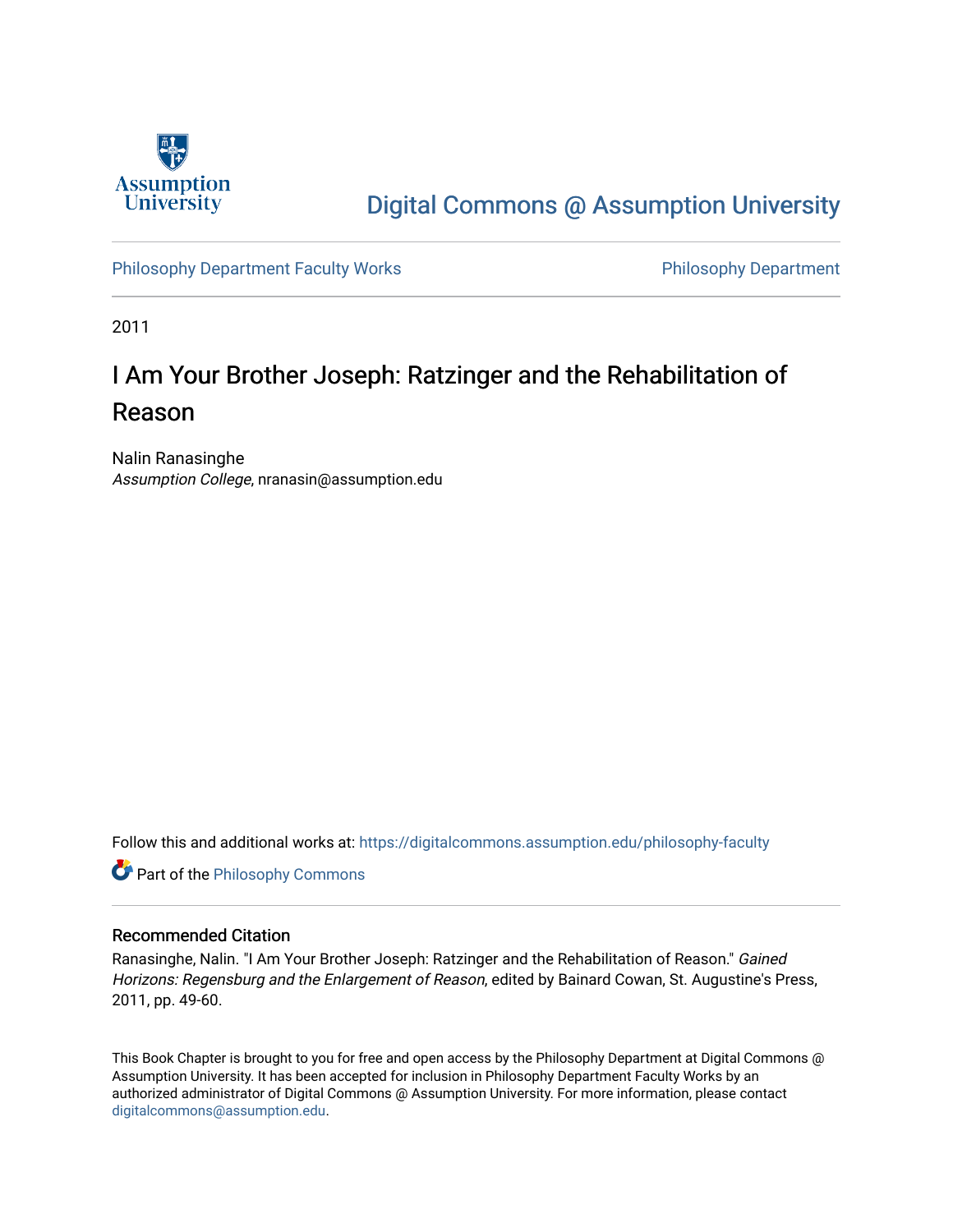## I *Am Your Brother Joseph: Ratzinger and the Rehabilitation of Reason*

*Na/in Ranasinghe* 

The full significance of Pope Benedict XVI's controversial address at Regensburg in September 2006 has yet to be properly appreciated. The pontiff's main theme, a stirring call for the re-Hellenization of the West, was drowned out by a nearly unanimous chorus of criticism. Ironically, Western academics were so carried away by shallow outrage on behalf of the 'Other' that they inadvertently illustrated the pope's point regarding the breakdown of speech and rationality. Their unwillingness to appreciate the deep connection between Greek Reason and Hebrew Revelation that constitutes the very basis of our intellectual tradition strongly suggests that many academics are at least dangerously unaware of, and perhaps even consciously hostile to, their own origins. This paper will focus on how Joseph Ratzinger 's winged words point the way toward the recovery of a richer understanding of both reason and revelation. It is just such an intellectual and spiritual renaissance that is badly needed today.

We should first recall that this address was delivered by a former academic of notable eminence, arguably the most erudite occupant of the papacy, to an audience of former colleagues at the University of Regensburg. However, as the title of this essay suggests, the relationship between the speaker and his fellow intellectuals has not always been marked by serenity or amicability. Indeed, the story of Joseph, sold into Egyptian slavery by his brothers, provides an apt analogy. After rising to distinction in the service of the Pharaoh, Joseph, as the viceroy of Egypt, meted out rough justice to his brothers when later events placed them at his mercy. The words "I am your brother Joseph" convey more than Joseph's easy triumph over his hapless siblings. (That revelation would not take us much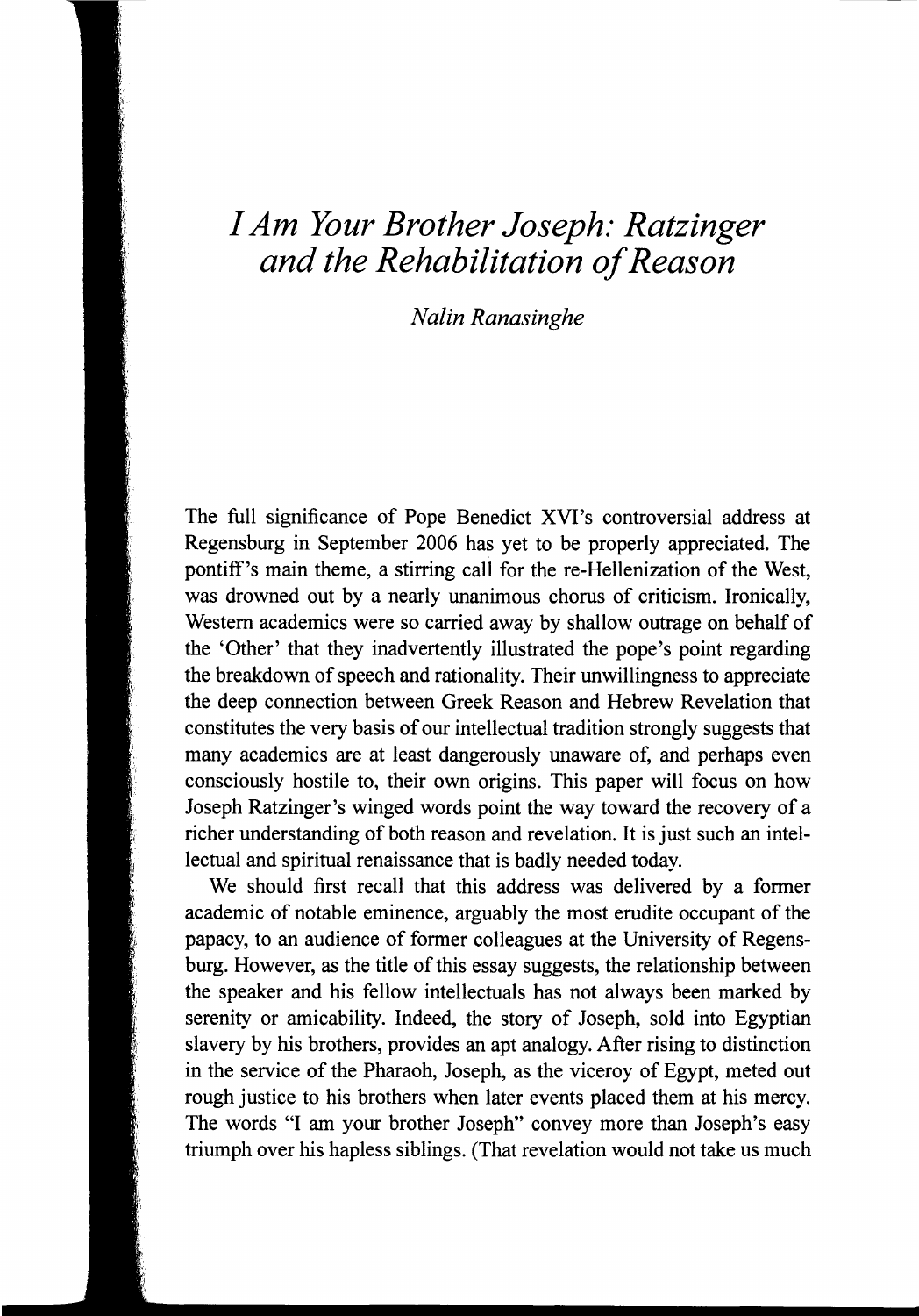beyond vengeful Odysseus's dramatic appearance before his wife's suitors.) Neither do Joseph's words indicate merely a magnanimous desire to show his undeserving brothers love and mercy. The true beauty of the passage lies in Joseph's sudden, belated recollection that he is their brother-Israelite and not only a prince of Egypt. Just like Joseph and his brothers, the Church and the University must see that they stand and fall together.

The Regensburg Address acknowledged that since Greek philosophy played a necessary and indispensable role in the transmission of the glad tidings of the Christian *Logos* to the Gentile world, reason is an essential aspect of the church. The pope clearly distinguished between the ongoing exegetical activity of reason rightly understood and the stridently antiintellectual approach of various fundamentalist Islamic and Christian sects. But even more important, he also subtly clarified the proper role of reason in a way that may help Western humanism to recover the moral and intellectual high ground from the unholy trinity of materialism, libertarianism, and positivism animating today's technological juggernaut, the hideous strength of which is threatening the integrity of human society and gravely jeopardizing the frail life-world of our planet. Benedict showed us that far from being the implacable foe of reason, science, and progress, Christianity rightly understood provides the only possible basis for the true flourishing of human civilization.

From the beginning of the address, Pope Benedict emphasizes the connections between speech, reason, and the university, making of Joseph's coat of many colors a seamless garment. He talks of "the genuine experience of *universitas"* and fondly describes a context of "lived experience" in which members of many different faculties would have "lively exchanges" despite their many different specializations because of their "basis of a single rationality with its various aspects and sharing responsibility for the right use of reason" (#4). Benedict takes especial pride in the fact that believers and non-believers alike are able to "raise the question of God through the use of reason, and to do so in the context of the tradition of the Christian faith" (#7). It is clear that he does not regard principled faith per se as an obstacle to rational dialogue between persons of different faith traditions.

Reason somehow serves as the overarching horizon under which widely varying accounts of the mysterious structure of reality can be seriously compared and fruitfully studied. We may note that light plays a similar role in Plato's *Republic,* serving as the gratuitously given permanent condition for many persons gaining and sharing knowledge of a common intelligible object. Indeed, speech itself has to obey certain fundamental preconditions or a priori categories that rule its proper functioning in the common reality.

 $\left\vert \cdot\right\vert$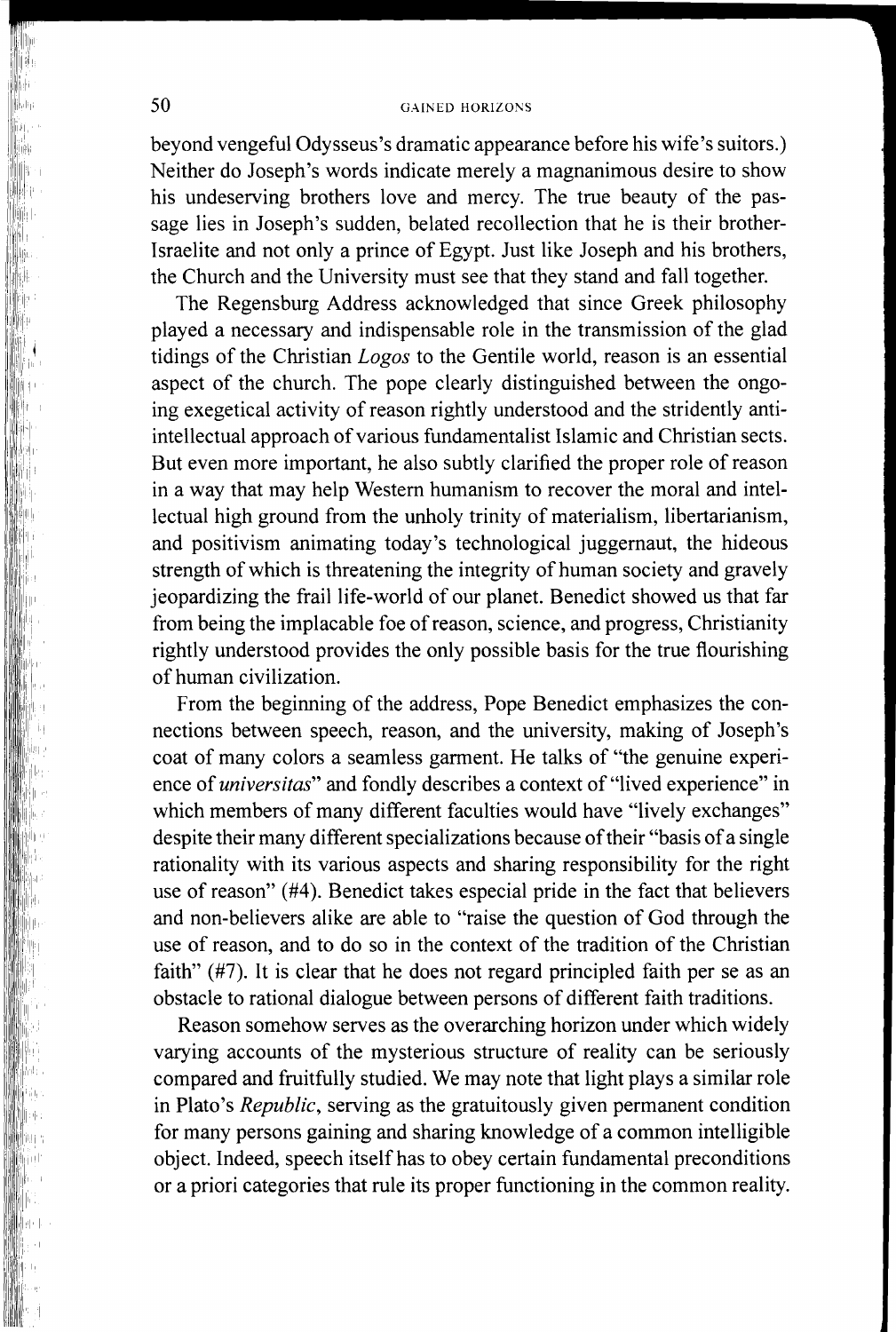In other words, the power of articulate human discourse presupposes the abiding existence of readily perceivable ratios of order, harmony, and regularity in the world. Since the ultimate origins of these phenomena are mysterious, there is ample room for thoughtful, reverent speculation about the various sacred accounts given concerning them.

This implicit recognition that the light of reason serves as a universal revelation is the basis for the pope's indirect condemnation of voluntaristic theology in general and radical Islam in particular. Indeed, we can observe that this very obliqueness presupposes enduring commonalities that make it possible for fruitful analogies to be drawn in many different directions. However, just as many of the great Athenian tragedies, though ostensibly about ancient Thebes or the Trojan War, were really concerned with contemporary Athens and the Peloponnesian War, it could well be the case that Islamic Fundamentalism is only a stalking horse for a far more insidious and potent threat to human rationality and dignity, one emanating from within the West itself.

Quoting the Byzantine emperor Manuel II Paleologus, the pope rejects the use of violence in the name of God in language strongly reminiscent of 1 Chronicles 11, where David refused to drink water that had been obtained for him at the cost of many lives, saying that he would not drink of the blood of brave men who had risked themselves to bring him water. The emperor, after having firmly stated that God "is not pleased by blood," goes on to say that "not acting reasonably is contrary to God's nature." This is because "Faith is born of the soul, not the body. Whoever would lead someone to faith needs the ability to speak well and reason properly, without violence and threats" (#13).

Wedding belief in God to rational speech, Pope Benedict simply but pointedly draws our attention to this essential aspect of Christianity. He does so in a way that both generously discounts the differences separating Greek Orthodoxy from Roman Catholicism and also reiterates the central role of reason and rational discourse in the Christian faith. We may infer that Christianity, a minor sect in 70 A.D., would not have survived the destruction of Jerusalem had it not been for fundamental and timeless insights into the human condition that were both preserved and fostered by its expression in the more philosophical idiom of *koine* Greek, the eponymous common tongue of the Roman Empire and Hellenized world. As a complement, the wisdom provided by Judeo-Christian Scripture gave new moral standing to the oppressed, and the example set by Christ's disciples helped the pagan world to understand the meaning of Jesus' revelations about God's love.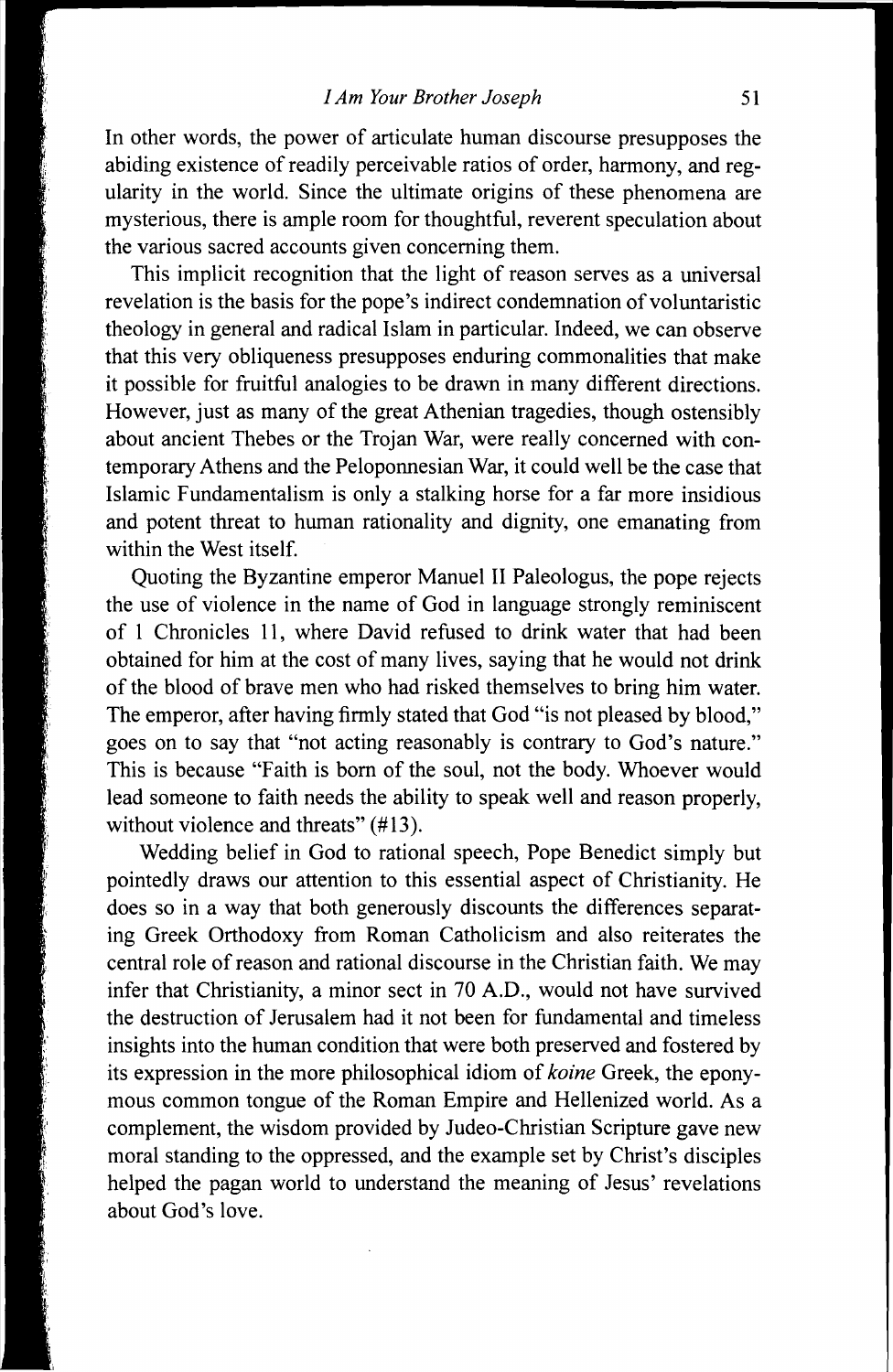Neither can we forget that the way toward this relatively easy appropriation of the Christian message had been prepared by the noble example of Socrates. The dauntless old philosopher's pious deconstruction of Homeric polytheism and his enacted preference for virtue over life itself, as well as his outrageous claim that it was better to suffer evil than to inflict it, would soon become central aspects of Christian morality. "Biblical faith, in the Hellenistic period, encountered the best of Greek thought at a deep level, resulting in a mutual enrichment evident especially in the later wisdom literature" (#22).

We may now see something more of what Benedict means when he goes on to speak explicitly of "the profound harmony between what is Greek in the best sense of the word and the Biblical understanding of faith in God" (#17). After speaking of the *logos,* "a reason which is creative and capable of self-communication" (#17), he then refers to "the intrinsic necessity of a rapprochement between Biblical faith and Greek inquiry" (#19) and goes on to recognize the importance of "Socrates' attempt to vanquish and transcend myth" (#20). We may infer from this that Christianity is at best ill-served and at worst grievously mutilated, turning into a resentful and fanatically reified shadow of itself, when, under the influence of those who cry "sola scriptura," the Bible is detached from its natural ally, Greek philosophy "in the best sense of the word." While the pope provides us with a provocative schema of the three waves through which this tragedy came about, filling in the details of this account (and paying close attention to what he prudently leaves unstated) will help us to proceed with a fuller understanding of both the full magnitude of the problem and the meaning of the radical course of treatment that he prescribes for overcoming it. He does not refer to the fourth-century events by which Christianity became the official religion of the West and henceforth relied less on Greek persuasion and more on Roman power amid the widespread breakdown of order and classical learning. Nor does he mention the eleventh-century split between the Greek and Roman churches and the sordid issues surrounding the Donation of Constantine.

Benedict's account begins with the Protestant Reformation's earnest desire to hack through the overgrown jungle of scholastic philosophy and recover the pristine purity of biblical faith. "The Reformers thought they were confronted with a faith system totally conditioned by philosophy, that is to say an articulation of the faith based on an alien system of thought ... faith no longer appeared as a living historical word but as one element of an overarching philosophical system" (#33). What Luther and Calvin justly denounced (and mistakenly took to be philosophy) was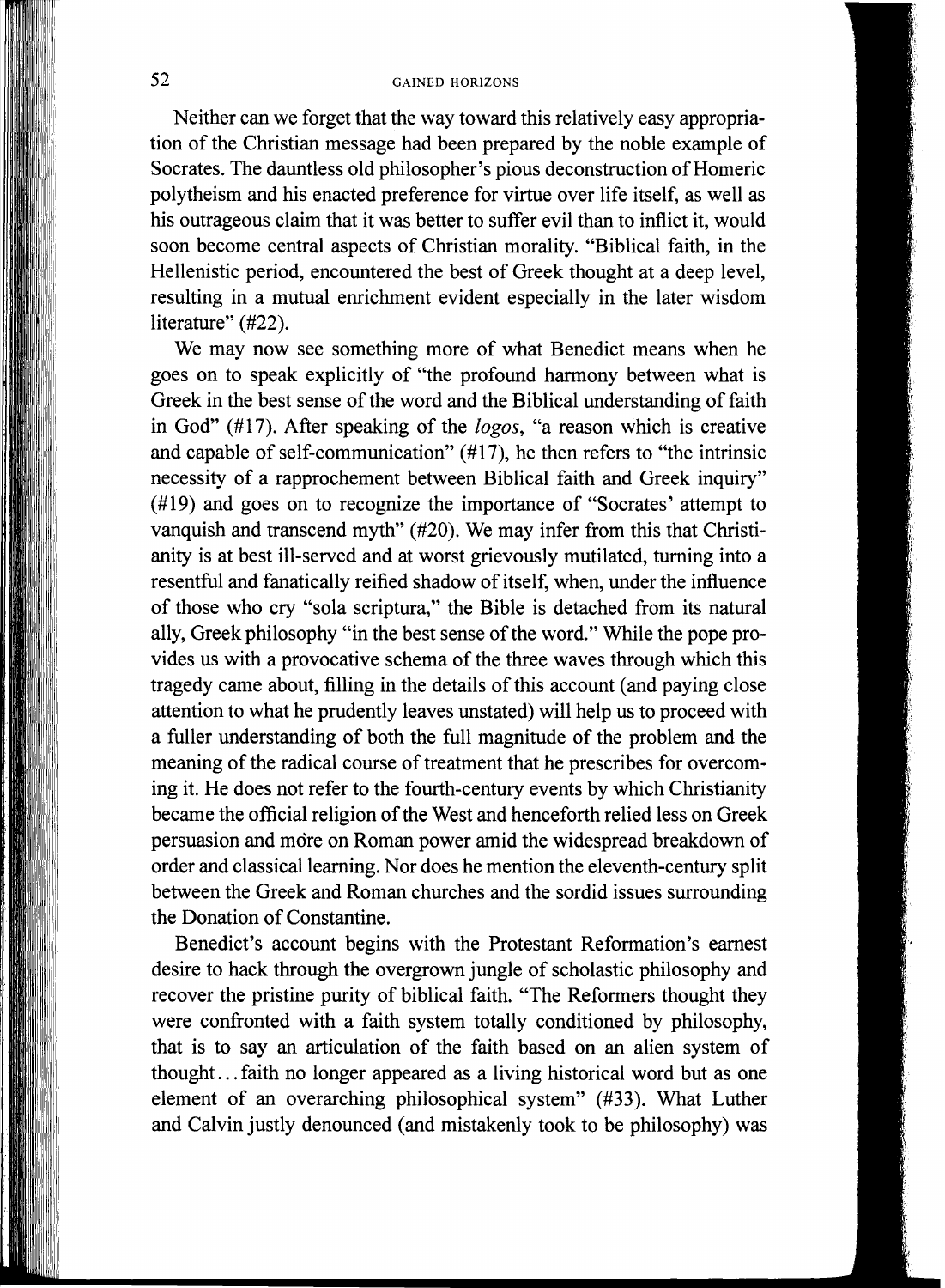something very far removed from "what is Greek in the best sense of the word." Indeed, great humanists like Erasmus and More, who were aware of both the letter and spirit of the Greeks, were just as critical of those dry and legalistic clerics who valued precedents, authorities, and forgeries far more than a *logos*-animated examined life. One could imagine how Socrates himself would have dealt with the false wisdom of those descendants of Euthyphro who, while falsely believing that they were the possessors of the truth, were in reality held hostage by their perverse love of technical discourse, their unctuous respect for power, and their rabid hatred of heresy. The reformers in turn assumed that the recovered purity of scriptural literalism would make possible the establishment of God's Kingdom on Earth. They reacted with bewilderment and rage when it became clear that human nature would not conform to a narrow scriptural template. Unfortunately, the zealous and zestful correction of perceived error is not sufficient to prove that the punisher is the guardian of truth; these acts often only harden his heart and make him steadfast in his own false certainty.

One of the timeless virtues of Greek philosophy rightly understood is its power to make humans aware that certain knowledge of matters above the heavens and below the earth is beyond the powers of discursive speech. Both Plato and Jesus seemed to know that these lofty matters could be discussed only through inspired parables and analogical myths; by rudely eliminating all poetry from religion, or by regarding mythic revelations as the literal god-given truth, we gainsay our only means of access to transcendent truth.

While the reformers of the first wave of de-Hellenization earnestly believed that only the truth would set mankind free, they failed to see that parables and myths are an indispensable means both of revealing divine matters and of keeping human beings appropriately nimble-footed and humble in their disposition toward such matters. Sadly, the chronic insecurity of men like Luther with regard to the baffling question of whether they were divinely predestined for heaven or for hell coincided with a new emphasis on certain knowledge and technical mastery. Those men of science who believed that man could have certain knowledge only of what he had made himself seemed to have been dazzlingly successful in wresting Nature's secrets from her. By ensnaring Nature in their procrustean webs and grids they unfortunately found themselves able to "know" the subjects of their inquiry only as dead or mechanical objects, wholly governed by grim necessity and rigid determinism. This meant that the proofs of God's existence provided by Descartes and Spinoza were precisely and ironically what the reformers thought they had rebelled against.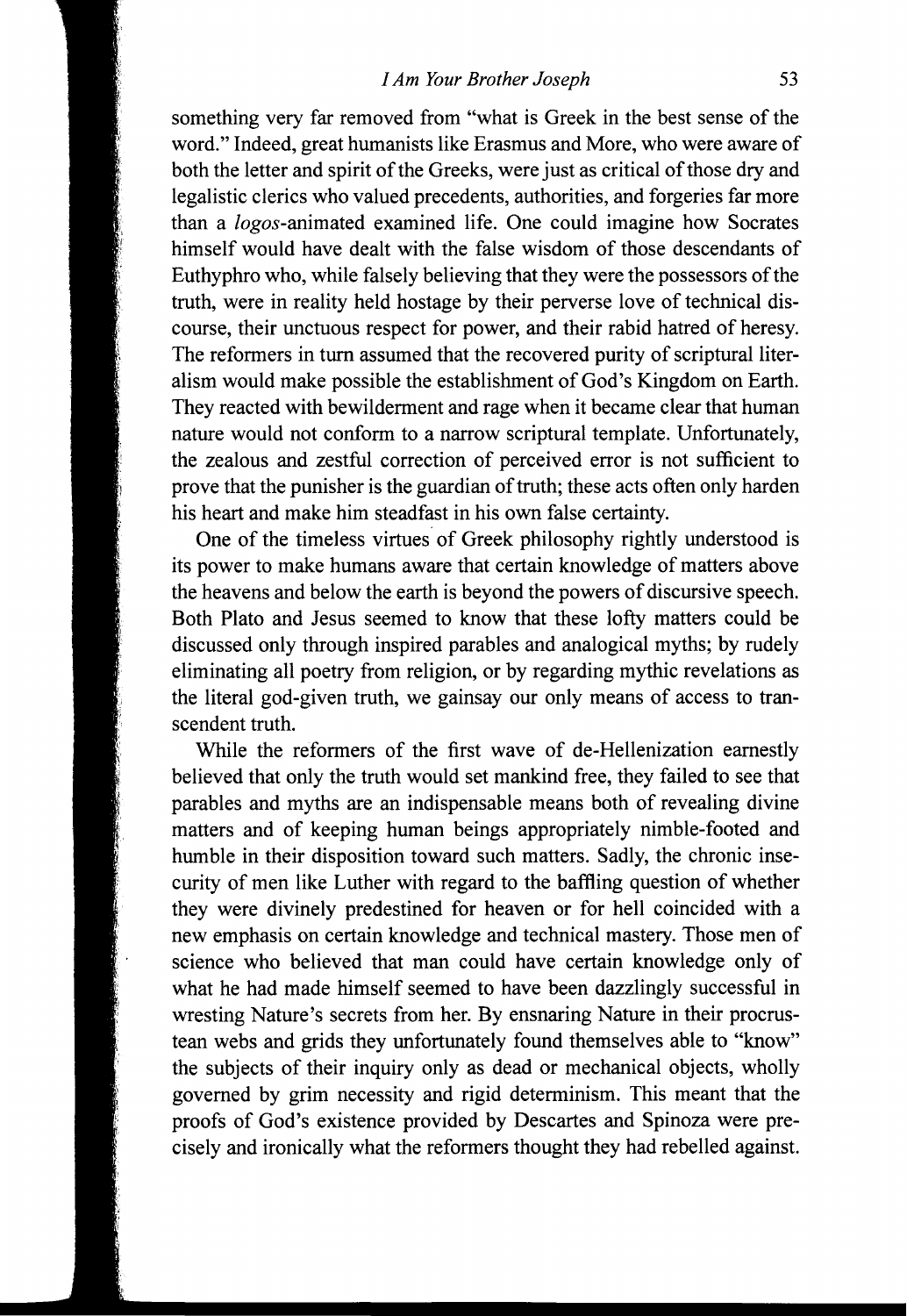Their theology, not scholasticism, was the product of "a faith system totally conditioned by philosophy, that is to say an articulation of the faith based on an alien system of thought ... faith no longer appeared as a living historical Word" (#33).

Rejecting deterministic science on the one hand and held hostage by a stale precedent-bound scholasticism on the other, the church itself was entirely unprepared to deal with the new picture of the universe so dramatically conveyed to mankind by the genius of Galileo and Newton. While the deterministic power of the new science seemed to be uncannily consistent with the deepest fears of Luther and the reformers, it also made God dwindle into relative insignificance through its capacity to perform miracles and/or stupendous feats of revelation that he either could not or would not do.

Under these dire circumstances in which reason and revelation no longer seemed to have very much in common with each other, it was no wonder that religion and piety became increasingly understood in terms of otherworldliness and blind faith. Benedict brings up Kant's famous claim that "he needed to set thinking aside in order to make room for faith." With this defensive intent, Kant "anchored faith exclusively in practical reason, denying it access to reality as a whole" (#35). The German philosopher's heroic but ultimately unsuccessful efforts to reconcile Newtonian necessity and moral freedom are also reflected in his somewhat schizophrenic claim that it is more important for man to *deserve* happiness than to *be*  happy. This stark and striking distinction between virtue and happiness-a disjunction that reduces once-virile Machiavellian *virtu* to mean something like chastity or self-denial before the infinite temptations of the world, the flesh, and the devil-is all but inevitable once science seems to be the proud possessor of the art of happiness. Furthermore, under the continued tutelage of Machiavelli, it seemed that men had to learn "how to be bad" in order better to enjoy this promised happiness.

At this point the second wave of de-Hellenization took place. Faced with the increased impotence of the church in society and its strong tendency to ally itself with forces of reaction and misanthropy, enlightened men of reason drew a sharp distinction between Jesus and the church and proclaimed that the moral teachings of the former had nothing in common with the stultified doctrines and meaningless rituals of established religion. Having triumphantly slipped the repressive bonds of otherworldly religion, these men of goodwill now tried to do what the institutional church both could not do and would not allow: they set out to realize the Kingdom of Heaven on Earth. Marked by all the attributes of apocalyptic Gnosticism, this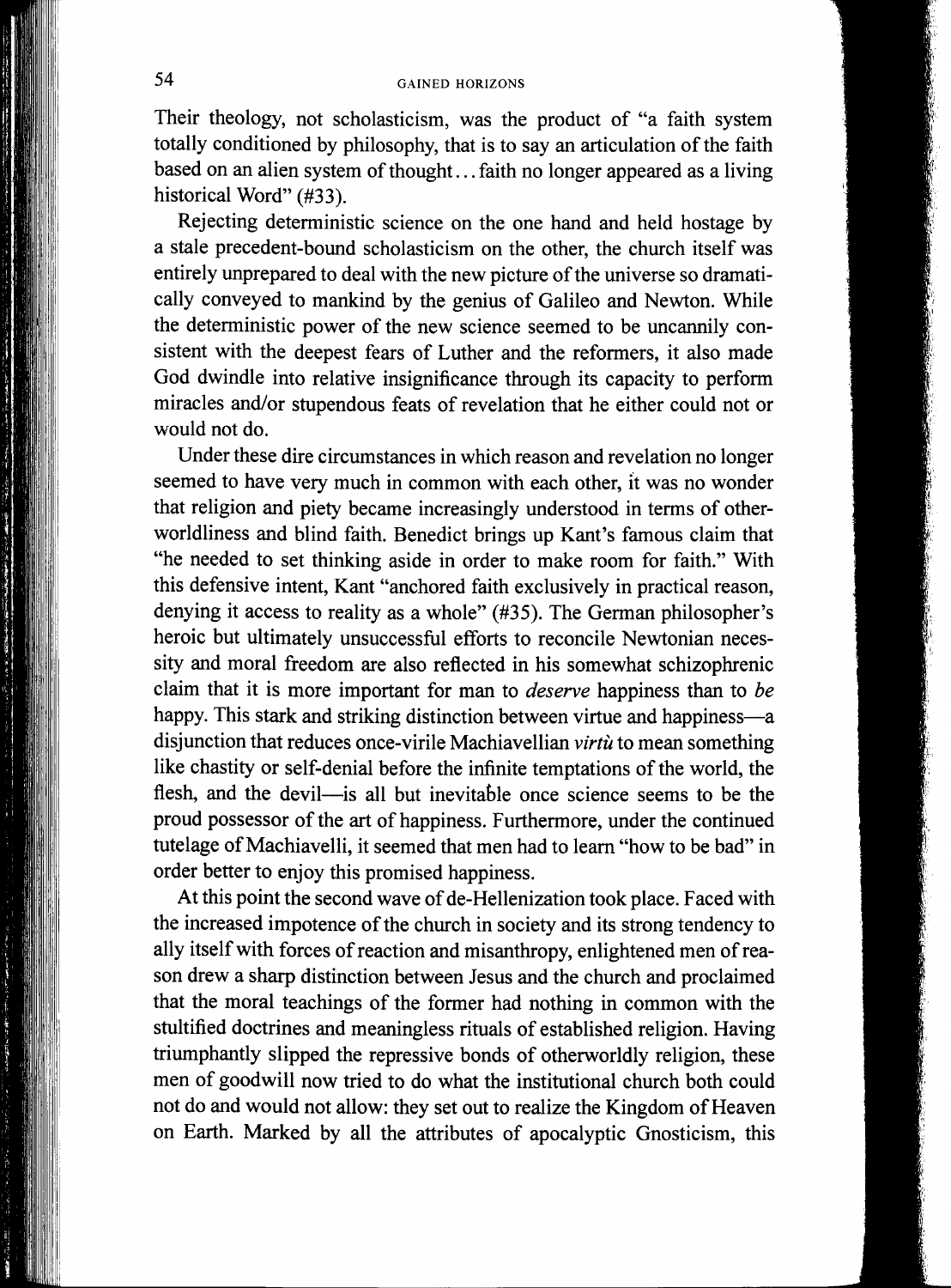enterprise was obviously heartened by the massive triumphs, both rhetorical and intellectual, that the scientific Enlightenment had gained over what Hobbes famously called the Kingdom of Darkness. It was only a matter of time before science and technology would be able radically to transform the hitherto miserable lives of those Jesus had blessed but had been unable to liberate: the poor, the oppressed, and the handicapped.

Unlike its predecessor, which was profoundly antiphilosophic and was mostly waged by disillusioned clerics, this second wave of de-Hellenization was undertaken in the name of philosophy, albeit of a novel, non-Hellenic variety. When the pope refers to this phenomenon as "Platonism," he means by this "a synthesis between Platonism (Cartesianism) and empiricism, a synthesis confirmed by the success of technology" ( $#40$ ). What is Platonic about this Cartesian project is its presupposition of the "mathematical structure of matter" and its "intrinsic rationality" (#41). The deeper significance of this project, which clearly justifies Benedict calling it Platonism rather than Cartesianism, is its utopian quality-a quality that finds its origin in Plato's most famous, or notorious, work: the *Republic* has been the unacknowledged template of the failed modem enterprise.

The twentieth century saw the culmination of half a millennium of modernism, marked by various well-intentioned and/or bloody-minded attempts to emulate the *Republic* literally and impose a post-theological Heaven on Earth by combining materialistic metaphysics, draconian technology, and social engineering. All of these Promethean endeavors ended in abject failure. They killed over a hundred million human beings, ruined the lives of several billions more, and left most of us feeling deeply suspicious of all attempts to bring about revolutionary transformations of the human condition. Today the era of the *Republic* is over, and the overdetermined space of totalitarianism seems to have been abolished. Entertainment has replaced both edification and education as the primary sense of the meaning of life. No longer believing that the human being's psychic and intellectual powers could be directed toward the attainment of heaven or the recovery of paradise on earth, many postmodern intellectuals are content to cannibalize their higher faculties and place them at the disposal of base or banal passions.

While the *Republic,* if read properly, teaches that a virtuous political regime may be established only in the soul and not in the city, it does not take us much beyond this point. The literal enactment of the *Republic* failed because science and technology could not reform human nature; post-Enlightenment human beings could not reenter the Garden of Eden as happy contented animals because the human soul perversely refused to wither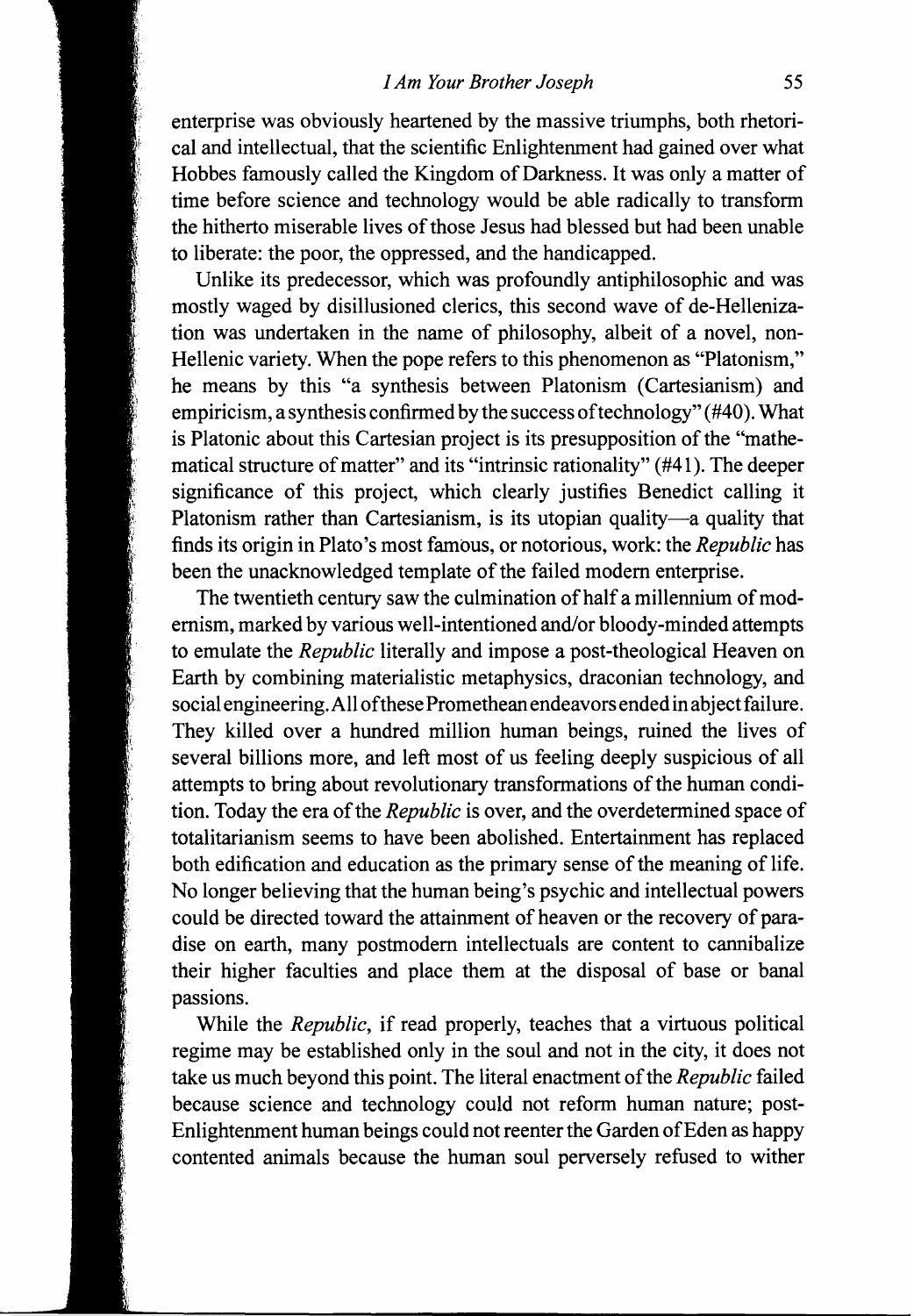away. Today, in the West, while the state may well be said to have been superseded by market forces, the infinite desires of the soul aroused by the seductions of modernity rage on unabated amid the ashes of the modern project itself. It is here that we feel the third wave of de-Hellenization, and it is at this point that the re-Hellenization of civilization must begin.

Although Benedict is very terse here, for reasons that may have to do with the failed ecumenism of his predecessors, we may decipher the main threads of his argument. The third wavers, says the pope, claim that "the synthesis with Hellenism achieved in the early Church was an initial inculturation which ought not to be binding on other cultures. The latter are said to have the right to return to the simple message of the New Testament prior to that inculturation ... to inculturate it anew in their own particular milieux" (#51). The implication is that at this final stage of de-Hellenization, the church, after previously having become separated from both philosophy and science, now must complete this sorry saga by tossing out its own historical origins. Since Platonism is assumed by postmodernism to be identical with the Cartesianism of the modern project, Plato is ritually condemned for the sins of his illicitly cloned progeny. We must burn our conceptual rainbow-bridges, the third wavers insist, and plunge into the pure flux of becoming. However, as the sea of faith recedes, only the sweet sentiment of solidarity with the oppressed gives spiritual meaning to the life of the *bien pensant.* Gushingly impotent expressions of the infinite guilt of the West towards the 'Other' replace honest acknowledgment of cultural differences; the integrity of Christianity itself is undermined by a guilt-sodden sentimentality that all too often surpasses understanding, evades responsibility, and oozes *ressentiment.* Even today, personal charisma and nihilistic humanitarianism are often used to generate moral responses to calamities that dogma and piety cannot cope with.

While it is indeed true that the grand experiment of modernity had disastrous results, the pope is asking us whether Reason, Christianity, and the West are all radically discredited by this debacle. By insisting that God is not pleased by coercive conversion and claiming that faith is born of the soul through reason and persuasion, Benedict is reiterating the rational integrity and freedom of that very indigestible spiritual substance that caused the downfall of the various modernist utopias: the human soul, the discovery of which was the very origin of Hellenism. He also sharply distinguishes between the coercive methods of instrumental reason and the *logos* that rightly persuades the human soul. Quoting Plato's *Phaedo,* the pope warns us against misology, a frustration with the abuse of reason that leads to an aversion of reason itself (#61 ). As this misology leads the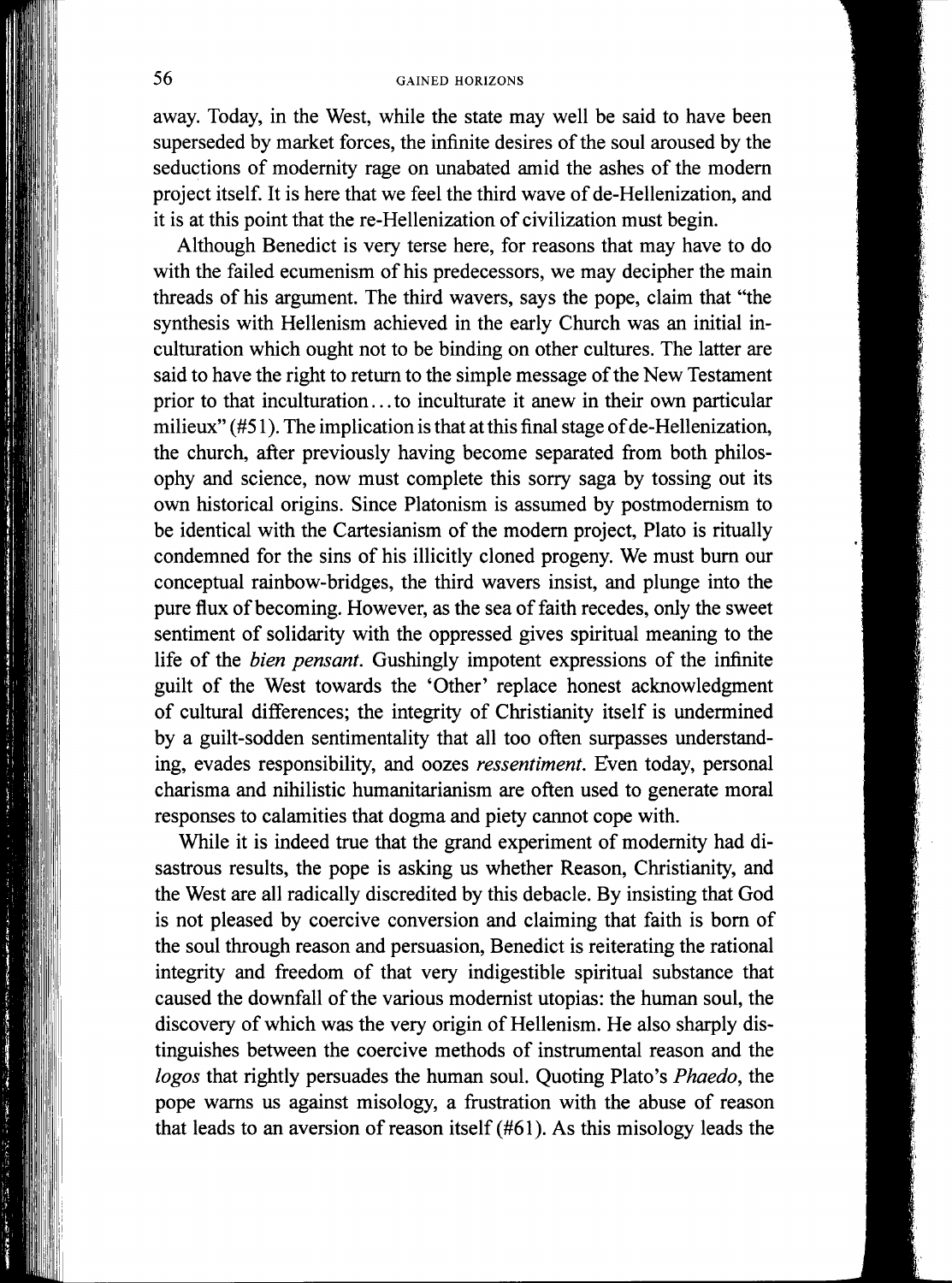stubborn to tum to biblical literalism, Marian devotion, and Ultramontane doctrine, the tender-hearted are consumed by nihilistic humanitarianism.

Ironically, even as postmodern academics and theologians reject and revile reason, their ritual denunciations are almost irrelevant; instrumental reason is more powerful than ever in postmodemity. Technology is so ubiquitous and invisible today that its processes are no longer intelligible to even the most educated and well-informed individuals. It is this dehumanizing species of reason that seems to be the true target of the pope's address. Otherwise, we cannot reconcile his critical account of de-Hellenization and his defense of reason with the crass realities of the technological world in which we live. Differently put, while the excesses of high modernity caused much academic and clerical revulsion against reason, these protests don't matter much in our postmodern cave where the lives and interactions of even its harshest critics are silently held together by technology.

The question then is whether the West can possibly regain its spiritual and intellectual integrity by recovering its Hellenic roots. While clearly this can occur only through reason and *logos* being rightly understood, it remains to be seen whether this synthesis can persuade our jaded desires and lazy bodies. In other words, because reason rightly understood can act only by the genuine persuasion of the soul, it could be the case that our disordered psychic regimes are unmoved by reason's authority. But since Pope Benedict has affirmed that God acts on the human soul through the *logos*, "a reason which is creative and capable of self-communication" (#17), such a state of affairs would effectively mean that God is dead to technological man. Indeed, the reflexive vilification and simple incomprehension that greeted the Regensburg address may provide chilling confirmation of this dire condition. Or we could return to our Hellenic roots and argue, using the Myth of the Cave as our proof-text, that it is always possible to use philosophical dialectic to persuade a soul mired in artificial reality to get rightly acquainted with reality and rule its desires through self-knowledge and rational persuasion.

Everything hinges on whether technology has truly "invented the art of happiness," as Nietzsche put it. If so, and the fallen soul is ruled by violations of its own order, then Benedict is wrong. We are indeed in the age of the Last Man, and God is dead. Conversely, if the happiness that is offered in the postmodern cave turns out to be false, we may be more hopeful about the fate of mankind. The soul's stubborn refusal to wither away before totalitarianism was the death-knell of modernity. Could this restlessness of the human heart also defeat the more insidious hedonistic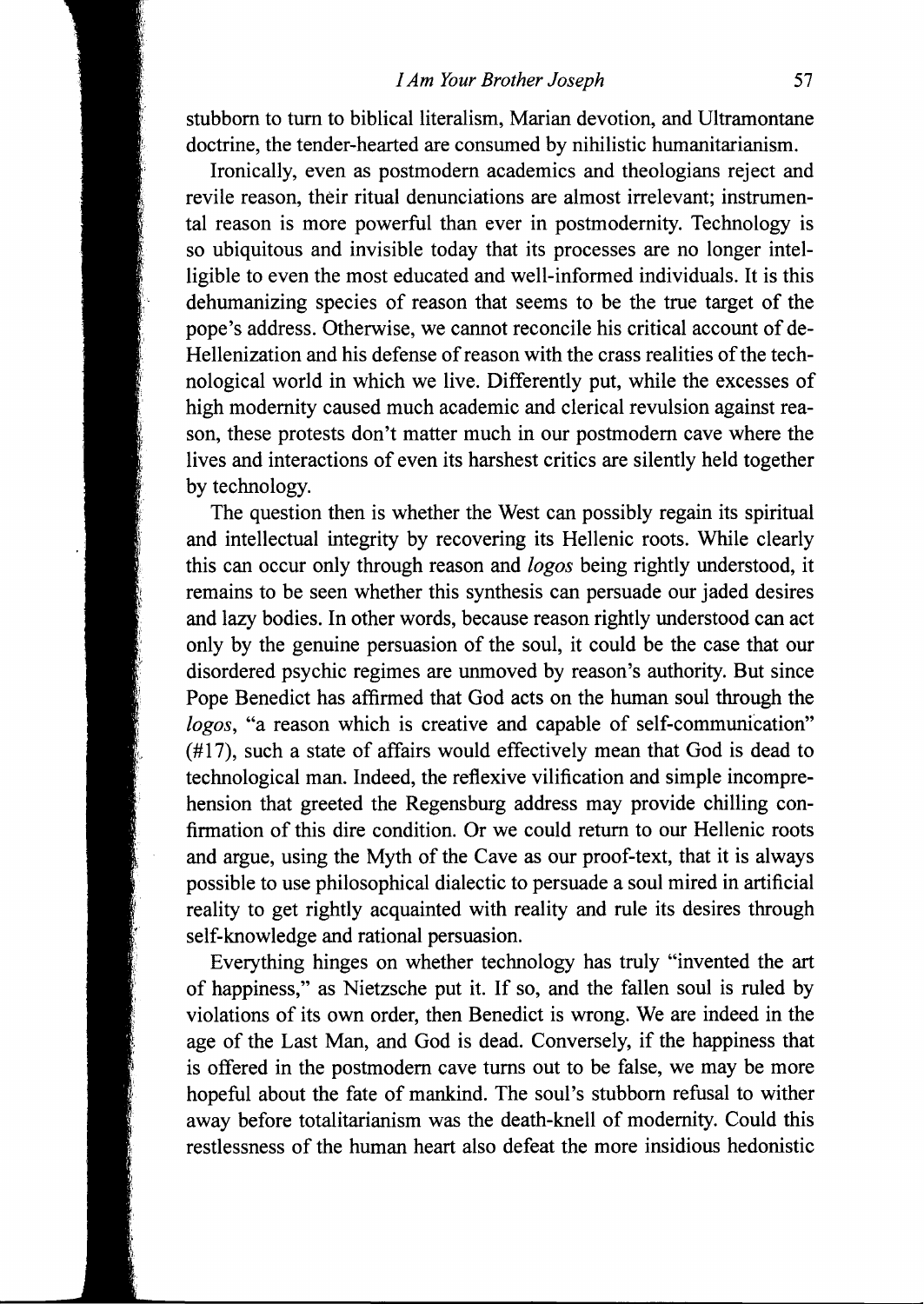self-violence of postmodernity and lead the West to be reborn with renewed self-knowledge?

Today's technology of happiness promises mankind thoughtlessness, silence, separation, and distraction. It flies in the face of all that is represented by the *logos:* reason, speech, community, and presence-in-theworld. The pope warns that if we allow technology to define what is meaningful and rational, then moral judgments will be seen as subjective epiphenomena. Furthermore "ethics and religion lose their power to create a community" (#49). Their spokespersons then become shrill, impotent, irresponsible protesters against the crass *ananke-like* tyranny of supply and demand. If, on the other contrary, we refuse to banish the School of Hellas from Christendom, there are far more virile voices on our side to defend the integrity of the human soul. The quarrel between Athens and Jerusalem, both victims of an earlier globalization, is proved false and should not be allowed to exclude those pagan voices and minds that played an essential role in the building of civilization. Greek *eros* and poetry must not be exiled by censorious Roman legalism, a force with rather too close an affinity to power dynamics, property rights, and today's materialism. We should rather follow the example of the exiled Dante (who was after all following the example of the church fathers) and smuggle these pagan muses back into our tradition.

These three forces of fundamentalism, technology, and nihilistic humanitarianism all continue to exist as ravaging monsters spawned by the Roman Church's inability to come to terms with the Greek aspects of its origins. Each force began as a response to a genuine crisis within the church before then becoming a massive problem in its own right. But these issues can be corrected only when Christianity's Greek roots are recovered and not jettisoned, as the nihilistic humanitarians would have us do today. Benedict reminds us that "The New Testament was written in Greek and bears the imprint of the Greek Spirit" (#52). This retrieval of Hellenism can take place only through logos-bearing speech; it cannot occur through divine dispensation, magisterial diktat, or curial jargon. The ugly silence of the cave of technology must be broken by rational dialogic speech. This word is best heard in the sanctuary of an academic setting, at universities dedicated to recovering the unity of truth and knowledge. There, true happiness must be seen to issue from intellectual generosity and spiritual communion. The role of the university is thus to display this great truth to humanity.

When the pope celebrated the vitality of academic life at Regensburg, he was doing far more than indulging in septuagenarian nostalgia; he was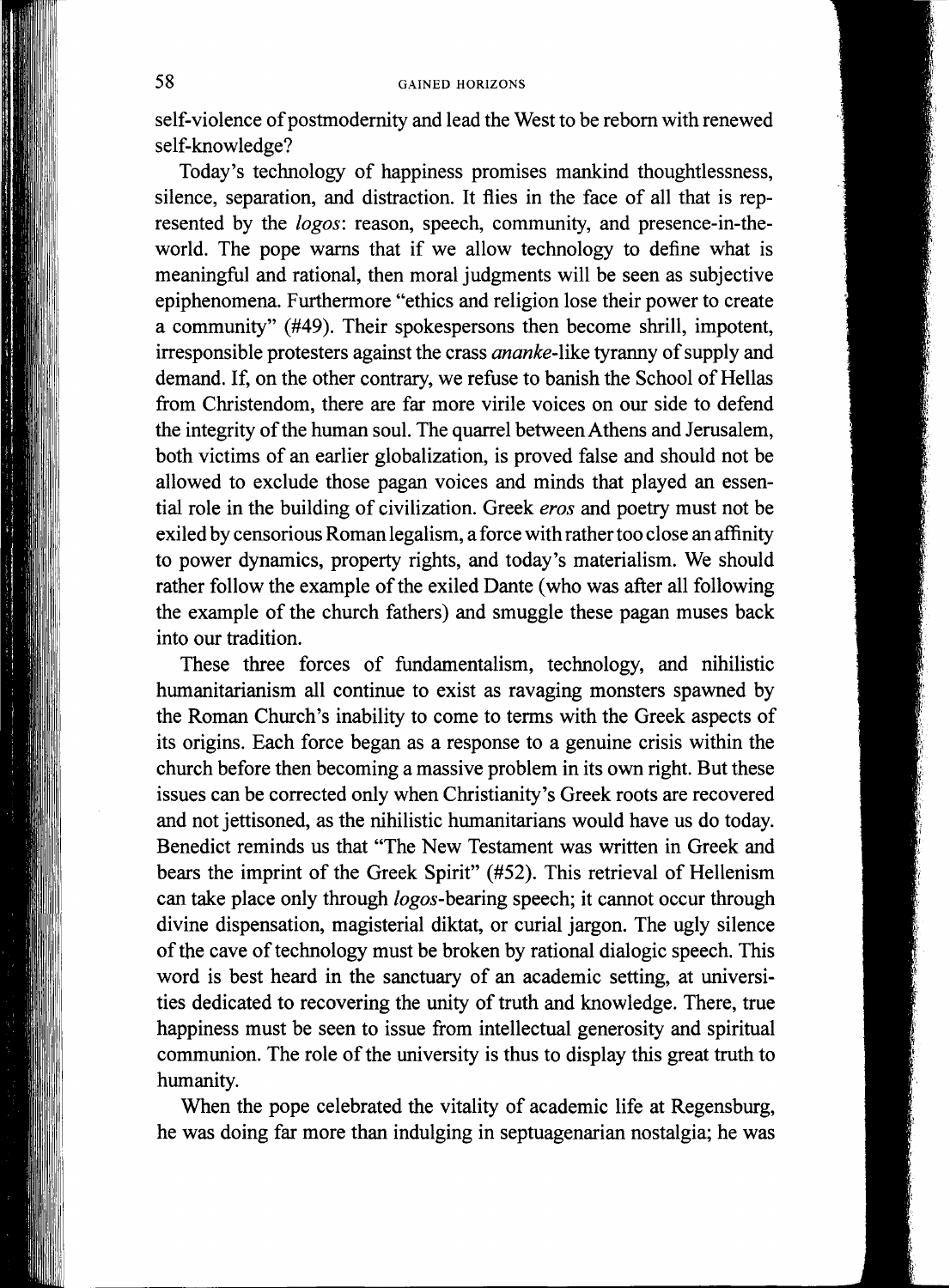describing a place where all parties could enter into honest respectful dialogue with the intent of finding the truth, living the good life, and recovering a common love of the world. Such an academic ethos is the only possible setting in which the church can become honestly reacquainted with her Hellenic roots; legalistic curial bureaucrats and self-appointed guardians of fideism are usually too authoritarian, inflexible, or adversarial for the delicate process of negotiating with free-spirited humanists and recovering a *logos* of the original elements of the Christian tradition. This urgently needed conversation should not be hamstrung by a desire for shortterm polemical advantage or silenced by the dead weight of past precedent. By setting a place at the high table for his brother academicians, Joseph Ratzinger suggests that intellectual probity and thoughtful religiosity belong together at all institutions of higher learning dedicated to recovering the splendor and unity of truth.

In today's universities crass bureaucratic necessity and irresponsible academic anarchism are typically in constant conflict. Consequently there is minimal concern shown toward either the discovery of truth or its cultivation. Because of an emphasis on jargon, technique, and specialization, knowledge is no longer synthesized in the human mind; there are very few academics with a broadly informed understanding of how the various areas of human knowledge hang together. Many postmodern humanists seem to be trying to pass a sort of inverted Turing test, one that requires their work to be as pseudo-scientific as possible, even though their paradigms conform only to the obsolete categories of nineteenth-century positivism. Believing that "only the kind of certainty resulting from the interplay of mathematical and empirical elements can be considered scientific," they are certain that the human sciences must "attempt to conform themselves to this canon of scientificity" (#45).

Conversely, and even more strikingly, many believing intellectuals practice a flat-footed fideism and maintain the strictest separation between their "double truths" of unreflective faith and instrumental thought. But though such a stoic stance is quite consistent with Roman legalism, making it quite easy for the same person to praise God and service Mammon, still "God does not become more divine when we push him away from us in a sheer, impenetrable voluntarism" (#27). It does not suffice to aver resolutely that Jonah was swallowed by a whale; this only makes us more prone to obey power mindlessly and less likely to live by the teachings of"the truly divine God ... who has revealed himself as *logos* and, as *logos,* has acted and continues to act lovingly on our behalf' (#27). Blindly praising God's irrational will and unlimited power confirms every charge of